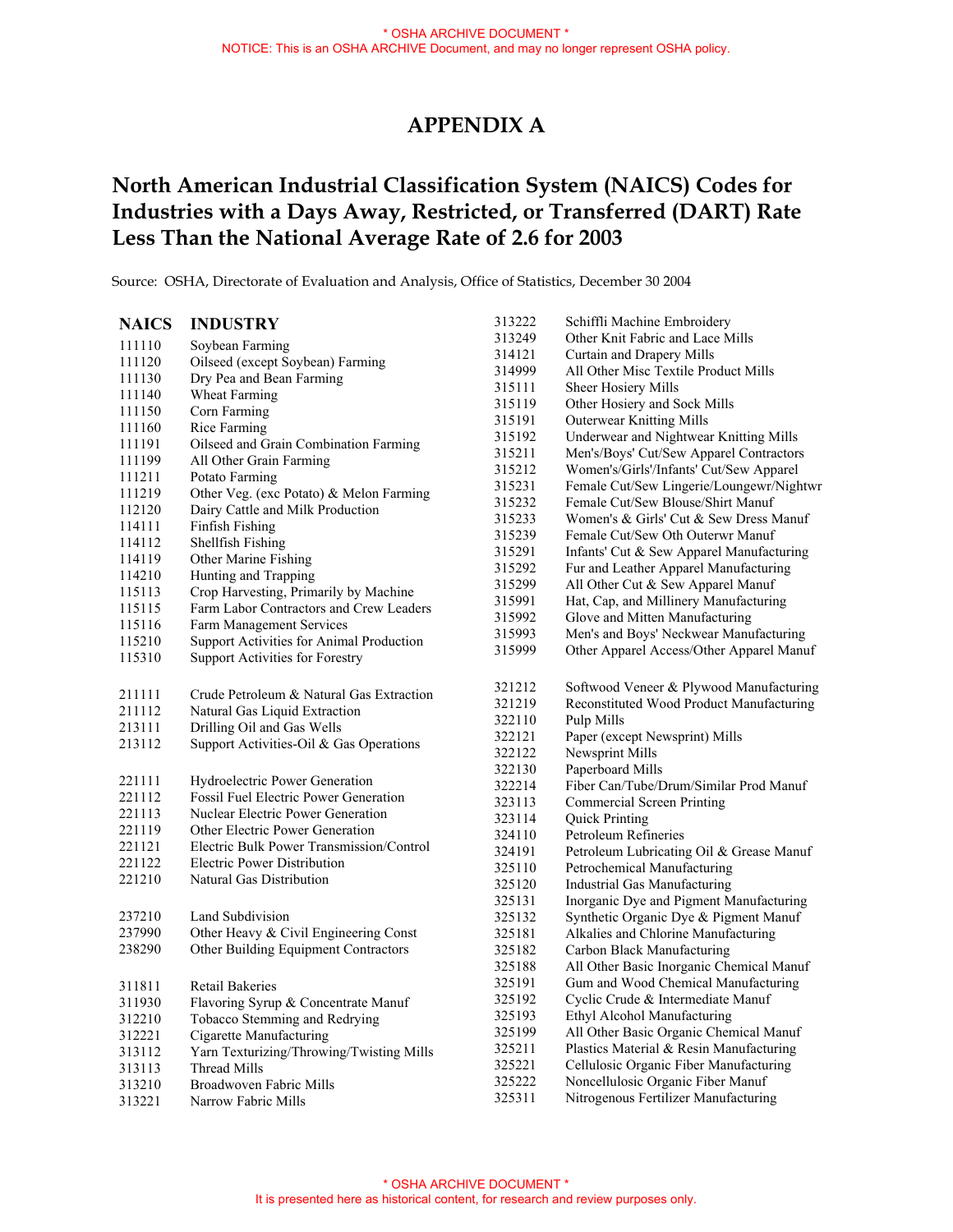| 325312 | Phosphatic Fertilizer Manufacturing        |
|--------|--------------------------------------------|
| 325314 | Fertilizer (Mixing Only) Manufacturing     |
| 325320 | Pesticide/Oth Agricultural Chemicl Manuf   |
| 325411 | Medicinal and Botanical Manufacturing      |
| 325412 | Pharmaceutical Preparation Manufacturing   |
| 325413 | In-Vitro Diagnostic Substance Manuf        |
| 325414 | Biological Product exc Diagnostic Manuf    |
| 325611 | Soap and Other Detergent Manufacturing     |
| 325612 | Polish & Other Sanitation Good Manuf       |
| 325613 | Surface Active Agent Manufacturing         |
| 325920 | <b>Explosives Manufacturing</b>            |
| 325998 | All Oth Misc Chemical Product/Prep Manuf   |
| 326140 | Polystyrene Foam Product Manufacturing     |
| 327410 | Lime Manufacturing                         |
| 327420 | <b>Gypsum Product Manufacturing</b>        |
|        |                                            |
| 332912 | Fluid Power Valve & Hose Fitting Manuf     |
| 332992 | Small Arms Ammunition Manufacturing        |
| 332993 | Ammunition (exc Small Arms) Manuf          |
| 332995 | Other Ordnance & Accessories Manuf         |
| 333132 | Oil/Gas Field Machinery/Equipment Manuf    |
| 333295 | Semiconductor Machinery Manufacturing      |
| 333313 | Office Machinery Manufacturing             |
| 333314 | Optical Instrument & Lens Manufacturing    |
| 333315 | Photographic/Photocopying Equipment Manu   |
| 333319 | Oth Commercl/Ser Industry Machinery Manu   |
| 333511 | <b>Industrial Mold Manufacturing</b>       |
| 333512 | Machine Tool (Metal Cutting Types) Manuf   |
| 333515 | Cutting Tool/Machine Tool Accessory Manu   |
| 333516 | Rolling Mill Machinery & Equipment Manuf   |
|        | Other Metalworking Machinery Manuf         |
| 333518 | Turbine/Turbine Generator Set Units Manu   |
| 333611 |                                            |
| 333912 | Air and Gas Compressor Manufacturing       |
| 333991 | Power-Driven Handtool Manufacturing        |
| 333993 | Packaging Machinery Manufacturing          |
| 333999 | All Oth Misc Gen Purpose Machinery Manuf   |
| 334111 | <b>Electronic Computer Manufacturing</b>   |
| 334112 | Computer Storage Device Manufacturing      |
| 334113 | Computer Terminal Manufacturing            |
| 334119 | Other Computer Peripheral Equipment Manu   |
| 334210 | Telephone Apparatus Manufacturing          |
| 334220 | Radio/TV Broadcast/Wireless Comms Equip    |
| 334290 | Other Communications Equipment Manuf       |
| 334411 | <b>Electron Tube Manufacturing</b>         |
| 334412 | Bare Printed Circuit Board Manufacturing   |
| 334413 | Semiconductor & Rel Device Manufacturing   |
| 334414 | <b>Electronic Capacitor Manufacturing</b>  |
| 334415 | <b>Electronic Resistor Manufacturing</b>   |
| 334416 | Electronic Coil/Transformer/Oth Inductor   |
| 334417 | <b>Electronic Connector Manufacturing</b>  |
| 334418 | Printed Circuit Assem (Electronic Assem)   |
| 334419 | Other Electronic Component Manufacturing   |
| 334511 | Search/Navig/Guidnce/Nautical Sys/Insts    |
| 334513 | Insts/Rel Prods for Control Ind Proc Var   |
| 334515 | Inst Manuf - Measuring Elec/Electrcl Sig   |
| 334516 | Analytical Laboratory Instrument Manuf     |
| 334517 | <b>Irradiation Apparatus Manufacturing</b> |
| 334518 | Watch, Clock, and Part Manufacturing       |
| 334519 | Other Measuring/Controlling Device Manuf   |
| 334611 | Software Reproducing                       |
| 334613 | Magnetic & Optical Recording Media Manuf   |

| 335110 | Electric Lamp Bulb & Part Manufacturing         |
|--------|-------------------------------------------------|
| 335212 | Household Vacuum Cleaner Manufacturing          |
| 335314 | Relay & Industrial Control Manufacturing        |
| 335991 | Carbon & Graphite Product Manufacturing         |
|        |                                                 |
| 335999 | Oth Misc Electrical Equip/Component Manu        |
| 336412 | Aircraft Engine & Engine Parts Manuf            |
| 336414 | Guided Missile & Space Vehicle Manuf            |
| 336415 | Guidd Mis/Sp Veh Propulsn Unit/Parts Man        |
| 336419 | Oth Guidd Mis/Sp Veh Pts/Aux Equip Manuf        |
| 339111 | Laboratory Apparatus & Furniture Manuf          |
| 339112 | Surgical & Medical Instrument Manuf             |
| 339114 | Dental Equipment & Supplies Manuf               |
| 339115 | Ophthalmic Goods Manufacturing                  |
| 339116 | <b>Dental Laboratories</b>                      |
| 339911 | Jewelry (except Costume) Manufacturing          |
| 339913 | Jewelers' Material & Lapidary Work Manuf        |
| 339914 | Costume Jewelry & Novelty Manufacturing         |
| 423210 | <b>Furniture Merchant Wholesalers</b>           |
| 423220 | Home Furnishing Merchant Wholesalers            |
| 423410 | Photographic Equip/Supplies Merchant WS         |
| 423420 | Office Equipment Merchant Wholesalers           |
| 423430 | Computer/Peripherl Equip/Software Mer WS        |
| 423440 | Other Commercial Equipment Merchant WS          |
| 423450 | Medicl/Dentl/Hospitl Equip/Suppls Mer WS        |
| 423460 | Ophthalmic Goods Merchant Wholesalers           |
| 423490 | Oth Professional Equip/Supplies Merch WS        |
| 423510 | Metl Service Centers/Oth Metl Merchnt WS        |
| 423520 | Coal/Other Mineral/Ore Merchant WS              |
| 423610 | Elec Appar/Equip Wiring Sup/Rel Equip WS        |
| 423620 | Electrcl/Electonc Appl/TV/Radio Set Mer         |
| 423690 | Other Electronic Parts/Equip Merchant WS        |
| 423810 | Const/Mine Mach/Equip Merch WS ex Oil           |
| 423820 | Farm/Garden Machinery/Equip Merchant WS         |
| 423830 | Industrial Machinery/Equip Merchant WS          |
| 423840 | <b>Industrial Supplies Merchant Wholesalers</b> |
|        | Service Establishmnt Equip/Suppls Mer WS        |
| 423850 |                                                 |
| 423860 | Transp Equip/Suppls ex Motor Veh Mer WS         |
| 424610 | Plas Materls/Basic Forms/Shapes Merch WS        |
| 424690 | Oth Chemical/Allied Products Merchant WS        |
| 424710 | Petroleum Bulk Stations and Terminals           |
| 424720 | Petrol/Petrol Prod Mer WS ex Bulk St/Ter        |
| 424910 | Farm Supplies Merchant Wholesalers              |
| 424920 | Book, Periodical/Newspaper Merchant WS          |
| 424930 | Flowr/Nursery Stock/Florists' Sup Mer WS        |
| 424940 | Tobacco/Tobacco Product Merchant WS             |
| 424950 | Paint, Varnish/Supplies Merchant WS             |
| 424990 | Other Misc Nondurable Goods Merchant WS         |
| 425110 | <b>Business to Business Electronic Markets</b>  |
| 425120 | Wholesale Trade Agents and Brokers              |
| 441110 | New Car Dealers                                 |
| 441120 | <b>Used Car Dealers</b>                         |
| 441210 | <b>Recreational Vehicle Dealers</b>             |
| 441221 | Motorcycle Dealers                              |
| 441222 | <b>Boat Dealers</b>                             |
| 441229 | All Other Motor Vehicle Dealers                 |
| 442210 | Floor Covering Stores                           |
| 443111 | Household Appliance Stores                      |
| 443112 | Radio, Television/Oth Electronics Stores        |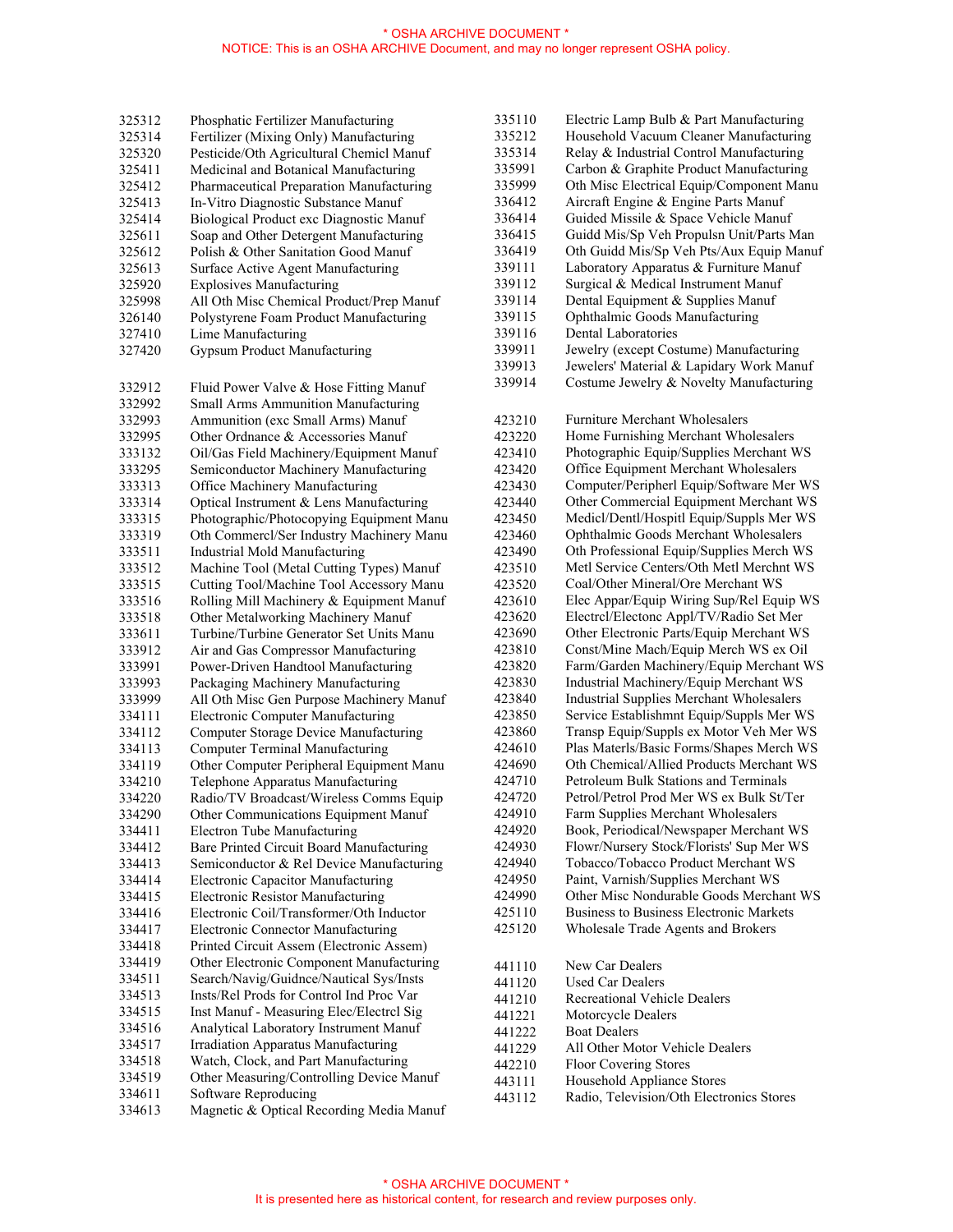| 443120 | Computer and Software Stores                 |
|--------|----------------------------------------------|
| 443130 | Camera and Photographic Supplies Stores      |
| 444120 | Paint and Wallpaper Stores                   |
| 444130 | <b>Hardware Stores</b>                       |
| 445120 | Convenience Stores                           |
| 445210 | <b>Meat Markets</b>                          |
| 445220 | Fish and Seafood Markets                     |
| 445230 | Fruit and Vegetable Markets                  |
| 445310 | Beer, Wine, and Liquor Stores                |
| 446110 | Pharmacies and Drug Stores                   |
| 446120 | Cosmetics/Beauty Supplies/Perfume Stores     |
| 446130 | <b>Optical Goods Stores</b>                  |
| 446191 | Food (Health) Supplement Stores              |
| 446199 | All Other Health & Personal Care Stores      |
| 447110 | Gasoline Stations with Convennee Stores      |
| 447190 | <b>Other Gasoline Stations</b>               |
| 448110 | Men's Clothing Stores                        |
| 448120 | Women's Clothing Stores                      |
| 448130 | Children's and Infants' Clothing Stores      |
| 448140 | Family Clothing Stores                       |
| 448150 | <b>Clothing Accessories Stores</b>           |
| 448190 | Other Clothing Stores                        |
| 448210 | <b>Shoe Stores</b>                           |
| 448310 | Jewelry Stores                               |
| 448320 | Luggage and Leather Goods Stores             |
|        |                                              |
| 451110 | Sporting Goods Stores                        |
| 451120 | Hobby, Toy, and Game Stores                  |
| 451130 | Sewing, Needlework, & Piece Goods Stores     |
| 451140 | Musical Instrument and Supplies Stores       |
| 451211 | <b>Book Stores</b>                           |
| 451212 | News Dealers and Newsstands                  |
| 451220 | Prerecorded Tape/CD/Record Stores            |
| 452990 | All Other General Merchandise Stores         |
| 453110 | Florists                                     |
| 453210 | Office Supplies and Stationery Stores        |
| 453220 | Gift, Novelty, and Souvenir Stores           |
| 453920 | <b>Art Dealers</b>                           |
| 453930 | Manufactured (Mobile) Home Dealers           |
| 453991 | <b>Tobacco Stores</b>                        |
| 453998 | Oth Misc Store Retailers ex Tobacco St       |
| 454390 | Other Direct Selling Establishments          |
|        |                                              |
| 481211 | Nonschedld Charterd Passenger Air Transp     |
| 481212 | Nonscheduled Charterd Freight Air Transp     |
| 481219 | Other Nonscheduled Air Transportation        |
| 482111 | Line-Haul Railroads                          |
| 482112 | Short Line Railroads                         |
| 483211 | <b>Inland Water Freight Transportation</b>   |
| 483212 | <b>Inland Water Passenger Transportation</b> |
| 485320 | Limousine Service                            |
| 486110 | Pipeline Transportation of Crude Oil         |
| 486210 | Pipeline Transportation of Natural Gas       |
| 486910 | Pipeline Transp of Refind Petroleum Prod     |
| 486990 | All Other Pipeline Transportation            |
| 487110 | Scenic/Sightseeing Transportation, Land      |
| 487210 | Scenic/Sightseeing Transportation, Water     |
| 487990 | Scenic/Sightseeing Transportation, Other     |
| 488510 | Freight Transportation Arrangement           |
|        |                                              |

| 511110 | Newspaper Publishers                            |
|--------|-------------------------------------------------|
| 511120 | <b>Periodical Publishers</b>                    |
| 511130 | <b>Book Publishers</b>                          |
| 511140 | Directory and Mailing List Publishers           |
| 511191 | Greeting Card Publishers                        |
| 511199 | All Other Publishers                            |
| 511210 | Software Publishers                             |
| 512110 | Motion Picture and Video Production             |
| 512120 | Motion Picture and Video Distribution           |
| 512131 | Motion Picture Theaters (exc Drive-Ins)         |
| 512132 | Drive-In Motion Picture Theaters                |
| 512191 | Teleproduction/Oth Postproductn Services        |
| 512199 | Other Motion Picture & Video Industries         |
| 512210 | <b>Record Production</b>                        |
| 512220 | <b>Integratd Record Production/Distribution</b> |
| 512230 | Music Publishers                                |
| 512240 | Sound Recording Studios                         |
| 512290 | Other Sound Recording Industries                |
| 515111 | Radio Networks                                  |
| 515112 | <b>Radio Stations</b>                           |
| 515120 | <b>Television Broadcasting</b>                  |
| 515210 | Cable and Other Subscription Programming        |
| 516110 | Internet Publishing and Broadcasting            |
| 517110 | Wired Telecommunications Carriers               |
| 517211 | Paging                                          |
| 517212 | Cellular/Oth Wireless Telecommunications        |
| 517310 | <b>Telecommunications Resellers</b>             |
| 517410 | Satellite Telecommunications                    |
| 517510 | Cable and Other Program Distribution            |
| 517910 | Other Telecommunications                        |
| 518111 | <b>Internet Service Providers</b>               |
| 518112 | Web Search Portals                              |
| 518210 | Data Processing, Hosting, & Rel Services        |
| 519110 | News Syndicates                                 |
| 519120 | Libraries and Archives                          |
| 519190 | All Other Information Services                  |
|        |                                                 |
| 521110 | Monetary Authorities - Central Bank             |
| 522110 | <b>Commercial Banking</b>                       |
| 522120 | <b>Savings Institutions</b>                     |
| 522130 | Credit Unions                                   |
| 522190 | Other Depository Credit Intermediation          |
| 522210 | Credit Card Issuing                             |
| 522220 | <b>Sales Financing</b>                          |
| 522291 | <b>Consumer Lending</b>                         |
| 522292 | Real Estate Credit                              |
| 522293 | <b>International Trade Financing</b>            |
| 522294 | <b>Secondary Market Financing</b>               |
| 522298 | All Oth Nondepositry Credit Intermediatn        |
| 522310 | Mortgage and Nonmortgage Loan Brokers           |
| 522320 | Finan Trans Process/Reserve/Clrhouse Act        |
| 522390 | Oth Activities Rel to Credt Intermediatn        |
| 523110 | Investment Banking & Securities Dealing         |
| 523120 | Securities Brokerage                            |
| 523130 | <b>Commodity Contracts Dealing</b>              |
| 523140 | <b>Commodity Contracts Brokerage</b>            |
| 523210 | Securities and Commodity Exchanges              |
| 523910 | Miscellaneous Intermediation                    |
| 523920 | Portfolio Management                            |
| 523930 | <b>Investment Advice</b>                        |
| 523991 | Trust, Fiduciary, and Custody Activities        |
|        |                                                 |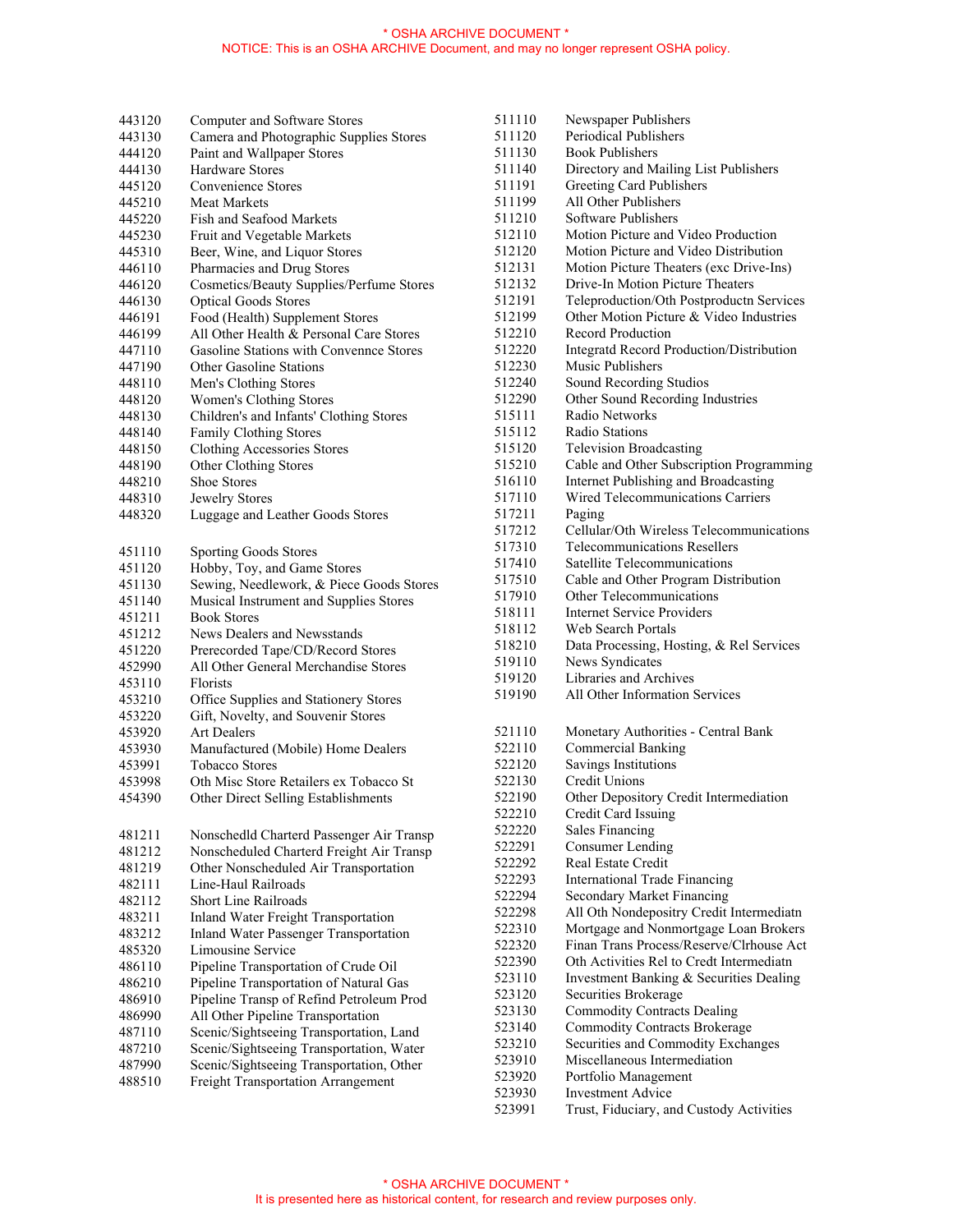| 523999 | Misc Financial Investment Activities        | 541512           | <b>Computer Systems Design Services</b>         |
|--------|---------------------------------------------|------------------|-------------------------------------------------|
| 524113 | Direct Life Insurance Carriers              | 541513           | <b>Computer Facilities Management Service</b>   |
| 524114 | Direct Health/Medical Insurance Carriers    | 541519           | Other Computer Related Services                 |
| 524126 | Direct Property/Casualty Insur Carriers     | 541611           | Adminis/General Management Consult So           |
| 524127 | Direct Title Insurance Carriers             | 541612           | Human Resources/Exec Search Consult S           |
| 524128 | Oth Direct Ins Carrrs-ex Life/Health/Med    | 541613           | Marketing Consulting Services                   |
| 524130 | Reinsurance Carriers                        | 541614           | Proc/Physicl Dist/Logistes Conslting Ser        |
| 524210 | Insurance Agencies and Brokerages           | 541618           | Other Management Consulting Services            |
| 524291 | <b>Claims Adjusting</b>                     | 541620           | <b>Environmental Consulting Services</b>        |
| 524292 | Third Party Admin of Ins/Pension Funds      | 541690           | Oth Scientific/Technical Consulting Ser         |
| 524298 | All Other Insurance Related Activities      | 541710           | R&D in Physical/Engineerng/Life Scienc          |
| 525110 | Pension Funds                               | 541720           | Resrch/Develop in Socl Sciences/Humani          |
| 525120 | Health and Welfare Funds                    | 541810           | <b>Advertising Agencies</b>                     |
| 525190 | Other Insurance Funds                       | 541820           | <b>Public Relations Agencies</b>                |
| 525910 | Open-End Investment Funds                   | 541830           | Media Buying Agencies                           |
| 525920 | Trusts, Estates, and Agency Accounts        | 541840           | Media Representatives                           |
|        | <b>Real Estate Investment Trusts</b>        |                  | Display Advertising                             |
| 525930 | Other Financial Vehicles                    | 541850           | Direct Mail Advertising                         |
| 525990 |                                             | 541860           |                                                 |
|        |                                             | 541870           | <b>Advertising Materl Distribution Services</b> |
| 531110 | Lessors of Residentl Buildings/Dwellings    | 541890           | Other Services Related to Advertising           |
| 531120 | Lessors-Nonresidntl Builds-ex Miniwarehs    | 541910           | Marketing Research/Public Opinion Pollr         |
| 531130 | Lessors of Miniwarehouses/Self-Stor Unit    | 541921           | Photography Studios, Portrait                   |
| 531190 | Lessors of Other Real Estate Property       | 541922           | Commercial Photography                          |
| 531210 | Offices of Real Estate Agents & Brokers     | 541930           | Translation and Interpretation Services         |
| 531311 | <b>Residential Property Managers</b>        | 541940           | Veterinary Services                             |
| 531312 | Nonresidential Property Managers            | 541990           | All Other Professnl/Scientific/Tech Ser         |
| 531320 | Offices of Real Estate Appraisers           |                  |                                                 |
| 531390 | Other Activities Related to Real Estate     | 551111           | Offices of Bank Holding Companies               |
| 532220 | Formal Wear and Costume Rental              | 551112           | Offices of Other Holding Companies              |
| 532230 | Video Tape and Disc Rental                  | 551114           | Corp/Subsidiary/Regional Managing Offi          |
| 532291 | Home Health Equipment Rental                |                  |                                                 |
| 532292 | <b>Recreational Goods Rental</b>            | 561110           | Office Administrative Services                  |
| 532299 | All Other Consumer Goods Rental             | 561210           | <b>Facilities Support Services</b>              |
| 532411 | Commercial Transport Equip Rentl/Leasing    | 561310           | <b>Employment Placement Agencies</b>            |
| 532412 | Const/Mining/Forstry Equip Rentl/Leasing    | 561320           | Temporary Help Services                         |
| 532420 | Office Machinery/Equip Rental/Leasing       | 561330           | Professional Employer Organizations             |
| 532490 | Oth Commrcl/Ind Mach/Equip Rentl/Leasing    | 561410           | <b>Document Preparation Services</b>            |
| 533110 | Lessors-Nonfin Intang Assts ex Cpt Wks      | 561421           | <b>Telephone Answering Services</b>             |
|        |                                             |                  | <b>Telemarketing Bureaus</b>                    |
| 541110 |                                             | 561422           | Private Mail Centers                            |
|        | Offices of Lawyers                          | 561431<br>561439 |                                                 |
| 541120 | Offices of Notaries                         |                  | Oth Business Servee Centrs inc Copy Sho         |
| 541191 | Title Abstract and Settlement Offices       | 561440           | Collection Agencies                             |
| 541199 | All Other Legal Services                    | 561450           | Credit Bureaus                                  |
| 541211 | Offices of Certified Public Accountants     | 561491           | Repossession Services                           |
| 541213 | Tax Preparation Services                    | 561492           | Court Reporting and Stenotype Services          |
| 541214 | Payroll Services                            | 561499           | All Other Business Support Services             |
| 541219 | Other Accounting Services                   | 561510           | <b>Travel Agencies</b>                          |
| 541310 | Architectural Services                      | 561520           | Tour Operators                                  |
| 541320 | Landscape Architectural Services            | 561591           | Convention and Visitors Bureaus                 |
| 541330 | <b>Engineering Services</b>                 | 561599           | Other Travel Arrangement/Reservation So         |
| 541340 | <b>Drafting Services</b>                    | 561611           | <b>Investigation Services</b>                   |
| 541350 | <b>Building Inspection Services</b>         | 561612           | Security Guards and Patrol Services             |
| 541360 | Geophysical Surveying & Mapping Services    | 561613           | Armored Car Services                            |
| 541370 | Surveying/Mapping (exc Geophysical) Ser     | 561621           | Security Systems Services exc Locksmith         |
| 541380 | <b>Testing Laboratories</b>                 | 561622           | Locksmiths                                      |
| 541410 | <b>Interior Design Services</b>             | 561740           | Carpet and Upholstery Cleaning Services         |
| 541420 | <b>Industrial Design Services</b>           |                  |                                                 |
| 541430 | <b>Graphic Design Services</b>              | 611110           | Elementary and Secondary Schools                |
| 541490 | Other Specialized Design Services           | 611210           | Junior Colleges                                 |
| 541511 | <b>Custom Computer Programming Services</b> | 611310           | Colleges/Universities/Professionl School        |

| 541512 | <b>Computer Systems Design Services</b>             |
|--------|-----------------------------------------------------|
| 541513 | <b>Computer Facilities Management Services</b>      |
| 541519 | Other Computer Related Services                     |
| 541611 | Adminis/General Management Consult Ser              |
| 541612 | Human Resources/Exec Search Consult Ser             |
| 541613 | <b>Marketing Consulting Services</b>                |
| 541614 | Proc/Physicl Dist/Logistes Conslting Ser            |
| 541618 | Other Management Consulting Services                |
|        |                                                     |
| 541620 | <b>Environmental Consulting Services</b>            |
| 541690 | Oth Scientific/Technical Consulting Ser             |
| 541710 | R&D in Physical/Engineerng/Life Sciences            |
| 541720 | Resrch/Develop in Socl Sciences/Humanits            |
| 541810 | <b>Advertising Agencies</b>                         |
| 541820 | <b>Public Relations Agencies</b>                    |
| 541830 | Media Buying Agencies                               |
| 541840 | Media Representatives                               |
| 541850 | Display Advertising                                 |
| 541860 | Direct Mail Advertising                             |
| 541870 | <b>Advertising Materl Distribution Services</b>     |
| 541890 | Other Services Related to Advertising               |
| 541910 | Marketing Research/Public Opinion Pollng            |
| 541921 | Photography Studios, Portrait                       |
| 541922 | Commercial Photography                              |
| 541930 | Translation and Interpretation Services             |
| 541940 | Veterinary Services                                 |
| 541990 | All Other Professnl/Scientific/Tech Ser             |
|        |                                                     |
|        |                                                     |
| 551111 | Offices of Bank Holding Companies                   |
| 551112 | Offices of Other Holding Companies                  |
| 551114 | Corp/Subsidiary/Regional Managing Office            |
|        |                                                     |
| 561110 | Office Administrative Services                      |
| 561210 | <b>Facilities Support Services</b>                  |
| 561310 | <b>Employment Placement Agencies</b>                |
| 561320 | Temporary Help Services                             |
| 561330 | Professional Employer Organizations                 |
| 561410 | <b>Document Preparation Services</b>                |
| 561421 | Telephone Answering Services                        |
| 561422 | <b>Telemarketing Bureaus</b>                        |
| 561431 | Private Mail Centers                                |
| 561439 | Oth Business Servce Centrs inc Copy Shop            |
| 561440 | <b>Collection Agencies</b>                          |
| 561450 | <b>Credit Bureaus</b>                               |
| 561491 | <b>Repossession Services</b>                        |
| 561492 | Court Reporting and Stenotype Services              |
| 561499 | All Other Business Support Services                 |
| 561510 |                                                     |
|        | <b>Travel Agencies</b>                              |
| 561520 | <b>Tour Operators</b>                               |
| 561591 | Convention and Visitors Bureaus                     |
| 561599 | Other Travel Arrangement/Reservation Ser            |
| 561611 | <b>Investigation Services</b>                       |
| 561612 | Security Guards and Patrol Services                 |
| 561613 | <b>Armored Car Services</b>                         |
| 561621 | Security Systems Services exc Locksmiths            |
| 561622 | Locksmiths                                          |
| 561740 | Carpet and Upholstery Cleaning Services             |
|        |                                                     |
| 611110 |                                                     |
|        |                                                     |
| 611210 | Elementary and Secondary Schools<br>Junior Colleges |